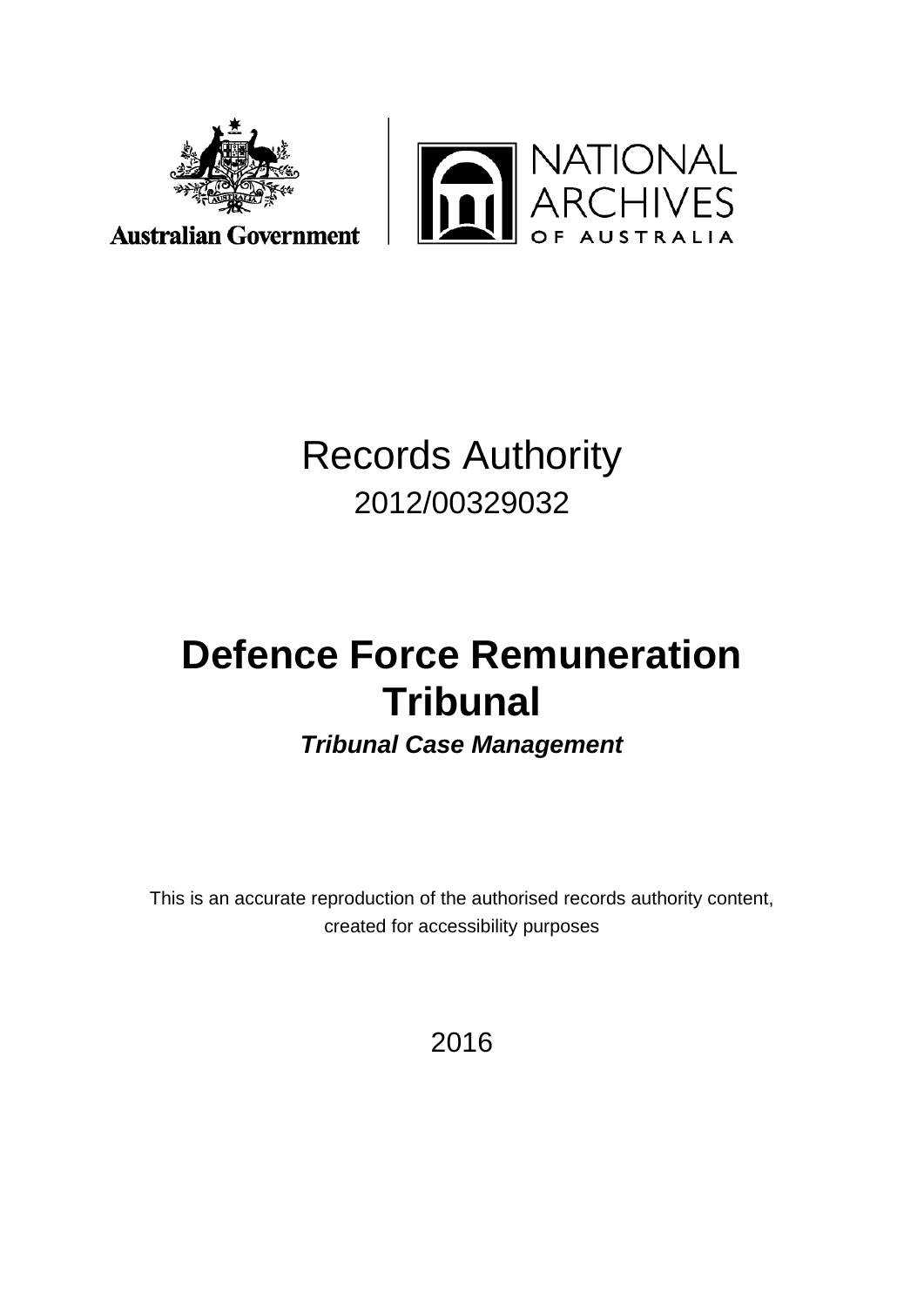

© Commonwealth of Australia (National Archives of Australia) 2016

#### **Copyright**

This product, excluding the National Archives of Australia logo, Commonwealth Coat of Arms or registered trademark, has been licensed under a Creative Commons Attribution-Non-Commercial (CC-BY-NC) Version 4.0 International Licence. You may share, copy, redistribute, remix, transform and build upon this work for noncommercial purposes only. However, you must attribute the National Archives of Australia as the copyright holder of the original work, include the attribution as set out below and indicate if changes were made. The full terms and conditions of this licence are available a[t www.creativecommons.org.](http://www.creativecommons.org/)

#### **Attribution**

This Records Authority is licenced by the Commonwealth of Australia (National Archives of Australia) under a Creative Commons Attribution-Non-Commercial (CC-BY-NC) Version 4.0 International Licence. The original version can be foun[d on our website.](http://www.naa.gov.au/)

#### **Accessibility**

This is an accurate reproduction of the authorised records authority content, created for accessibility purposes.

#### **Contact Us**

Enquiries relating to copyright or accessibility should be emailed to [recordkeeping@naa.gov.au](mailto:recordkeeping@naa.gov.au)**.**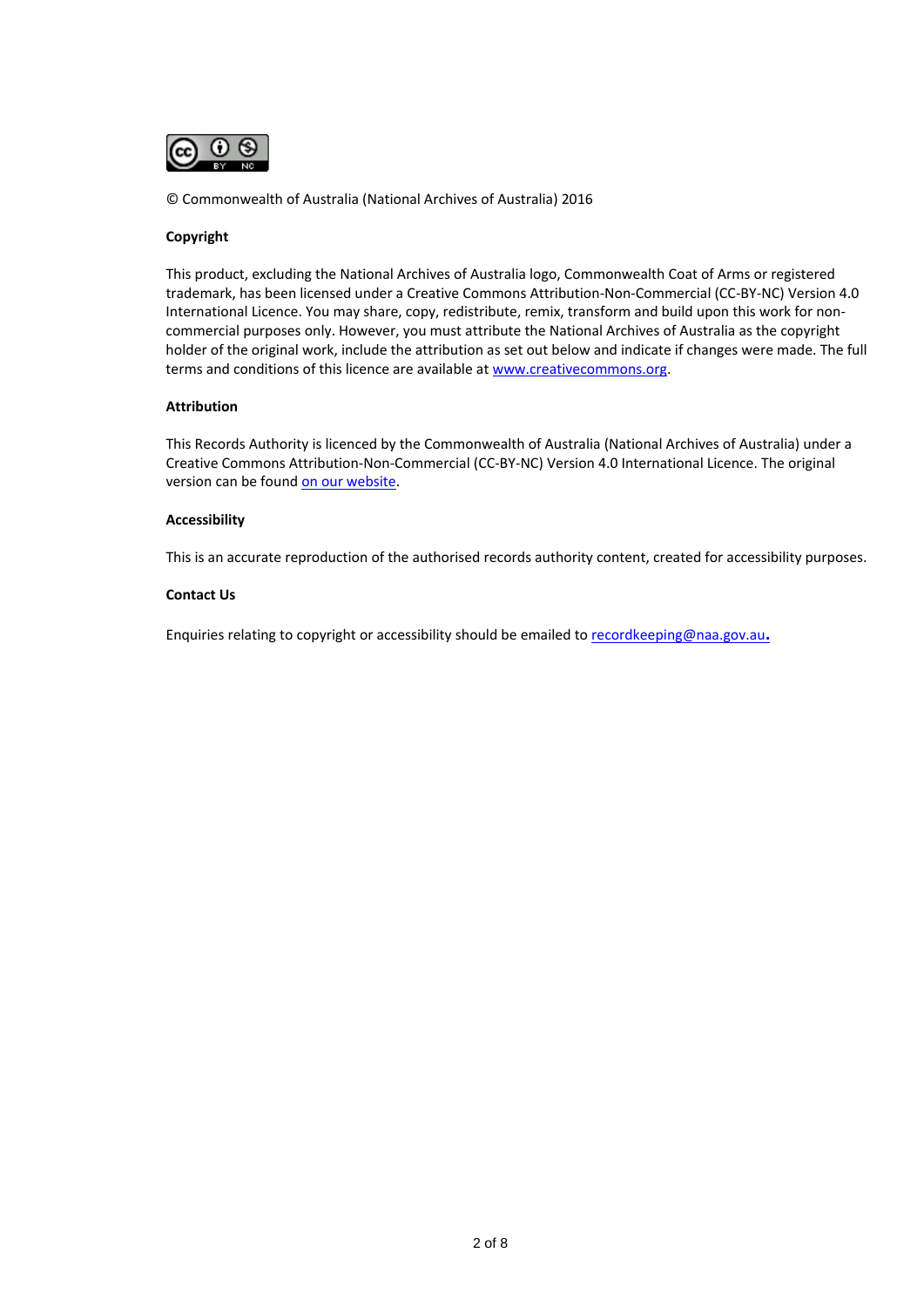## **CONTENTS**

| 6 |
|---|
|   |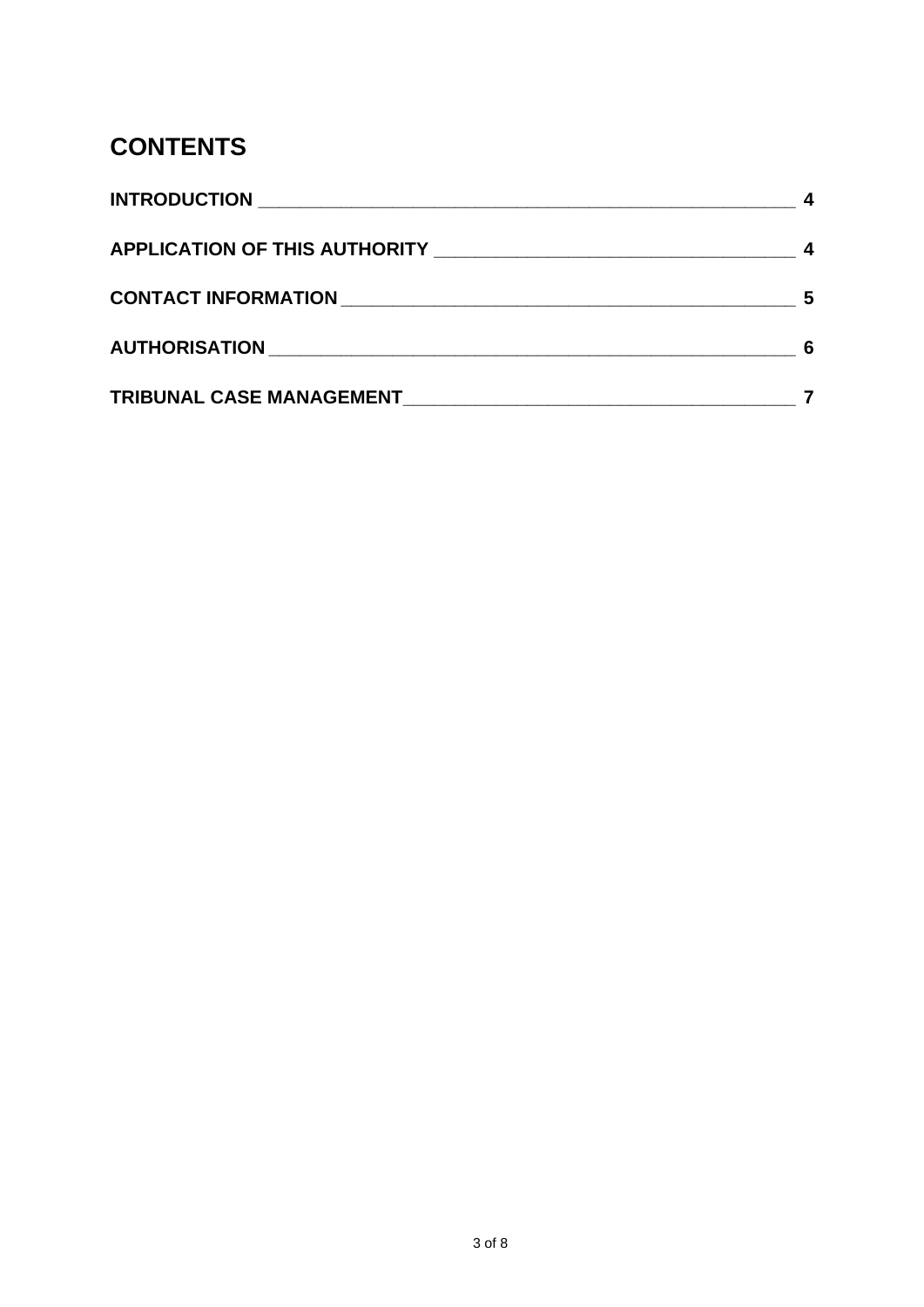### <span id="page-3-0"></span>**INTRODUCTION**

The Defence Force Remuneration Tribunal and the National Archives of Australia have developed this records authority to set out the requirements for keeping or destroying records for the core business area of Tribunal Case Management. It represents a significant commitment on behalf of the Defence Force Remuneration Tribunal to understand, create and manage the records of its activities.

This records authority is based on the identification and analysis of the business of the Defence Force Remuneration Tribunal. It takes into account the agency's legal and organisational records management requirements, the interests of its stakeholders, the agency and the National Archives of Australia.

The records authority sets out those records that need to be retained as national archives and specifies the minimum length of time that temporary records need to be kept. This authority gives the Defence Force Remuneration Tribunal permission under the *Archives Act 1983*, for the destruction of the temporary records described after the minimum retention period has expired. Retention periods for these temporary records are based on: an assessment of business needs; broader organisational accountability requirements; and community expectations, and are approved by the National Archives of Australia on the basis of information provided by the agency.

As changes in circumstances may affect future records management requirements, the periodic review of this authority is recommended. All amendments must be approved by the National Archives.

### <span id="page-3-1"></span>**APPLICATION OF THIS AUTHORITY**

- 1. This records authority should be used in conjunction with the Tribunals Records Authority 2011/00681744 covering core businesses of Tribunal External Relations and Tribunal Management and Statutory Appointments.
- 2. This Authority is to be used to determine how long records must be kept. Records are matched to the relevant core business and records class in the records authority.
	- Where the minimum retention period has expired and the records are not needed for agency business they should be destroyed as authorised in this Authority.
	- Records that have not reached the minimum retention period must be kept until they do.
	- Records that are identified as Retain as National Archives (RNA) are to be transferred to the National Archives of Australia for preservation.
- 3. This records authority should be used in conjunction with general records authorities such as:
	- AFDA Express issued by the National Archives to cover business processes and records common to Australian Government agencies;
	- General Records Authority (31) For source (including original) records that have been copied, converted or migrated.
- 4. The Normal Administrative Practice (NAP) provision of the *Archives Act 1983* gives agencies permission to destroy certain records without formal authorisation. This usually occurs where records are duplicated, facilitative or for short-term use only. NAP does not replace arrangements agreed to in this records authority but can be used as a tool to assist in identifying records for destruction together with an agency's records authority or Authorities, and with AFDA and AFDA Express. The National Archives recommends that agencies develop and implement a Normal Administrative Practice policy. Advice and guidance on destroying records as a normal administrative practice and on how to develop an agency NAP policy is available from the National Archives' website at [www.naa.gov.au](http://www.naa.gov.au/)
- 5. Records that are reasonably likely to be needed as evidence in a current or future judicial proceeding or are subject to a request for access under the *Archives Act 1983,* the *Freedom of Information Act 1982* or any other relevant Act must not be destroyed until the action has been completed.
- 6. Records subject to a disposal freeze must not be destroyed until the freeze has been lifted. Further information about disposal freezes and whether they affect the application of this records authority is available from the National Archives website at [www.naa.gov.au](http://www.naa.gov.au/)
- 7. Where the method of recording information changes (for example from a manual system to an electronic system, or when information is migrated from one system to a new system) this authority can still be applied, providing the records document the same core business. The information must be accessible for the period of time prescribed in this records authority. The Defence Force Remuneration Tribunal will need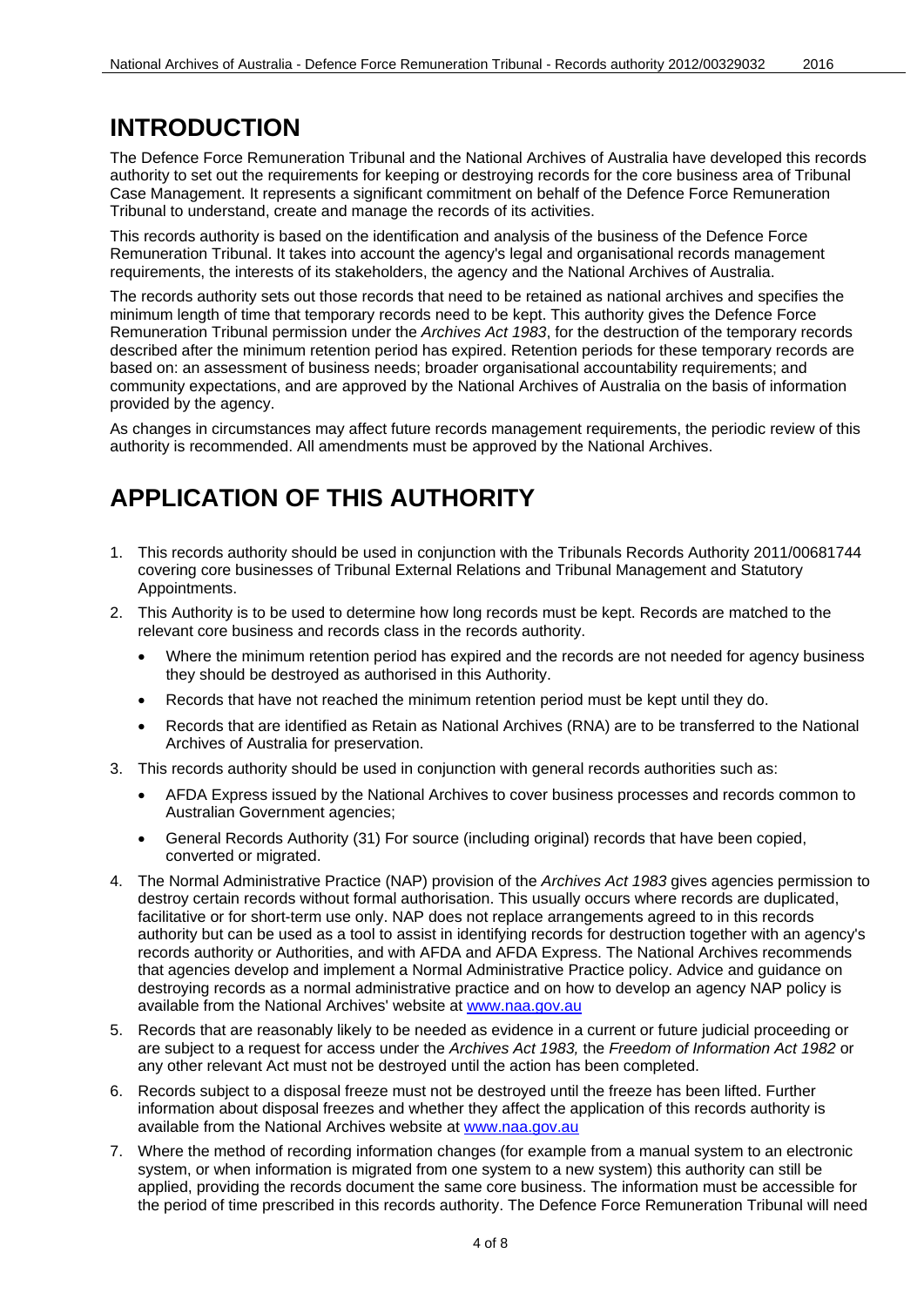to maintain continuing access to the information, including digital information, for the periods prescribed in this records authority or until the information is transferred into the custody of the National Archives.

- 8. In general, retention requirements indicate a minimum period for retention. The Defence Force Remuneration Tribunal may extend minimum retention periods if it considers that there is an administrative need to do so, without further reference to the National Archives. Where the Defence Force Remuneration Tribunal believes that its accountability will be substantially compromised because a retention period or periods are not adequate, it should contact the National Archives for review of the retention period.
- 9. Records coming within 'Retain as national archives' classes in this Authority have been determined to be part of the archival resources of the Commonwealth under section 3C of the *Archives Act 1983*. The determination of Commonwealth records as archival resources of the Commonwealth obliges agencies to transfer the records to the National Archives when they cease to be current and, in any event, within 15 years of the records coming into existence, under section 27 of the *Archives Act 1983*.
- 10. Records in the care of agencies should be appropriately stored, managed and preserved. Agencies need to meet this obligation to ensure that the records remain authentic and accessible over time. Under Section 31 of the *Archives Act 1983*, access arrangements are required for records that become available for public access including those records that remain in agency custody.
- 11. Appropriate arrangements should be made with the National Archives when records are to be transferred into custody. The National Archives accepts for transfer only those records designated as national archives.
- 12. Advice on how to use this records authority is available from the Defence Force Remuneration Tribunal records manager via [dfrt@dfrt.gov,au](mailto:dfrt@dfrt.gov,au) or the website [www.dfrt.gov.au.](http://www.dfrt.gov.au/) If there are problems with its application please contact the National Archives.

#### <span id="page-4-0"></span>**CONTACT INFORMATION**

For assistance with this authority or for advice on other records management matters, please contact the National Archives' Agency Service Centre.

Queen Victoria Terrace Tel: (02) 6212 3610 Parkes ACT 2600 Fax: (02) 6212 3989 PO Box 7425 Email: [recordkeeping@naa.gov.au](mailto:recordkeeping@naa.gov.au) Canberra Business Centre ACT 2610 Website: [www.naa.gov.au](http://www.naa.gov.au/)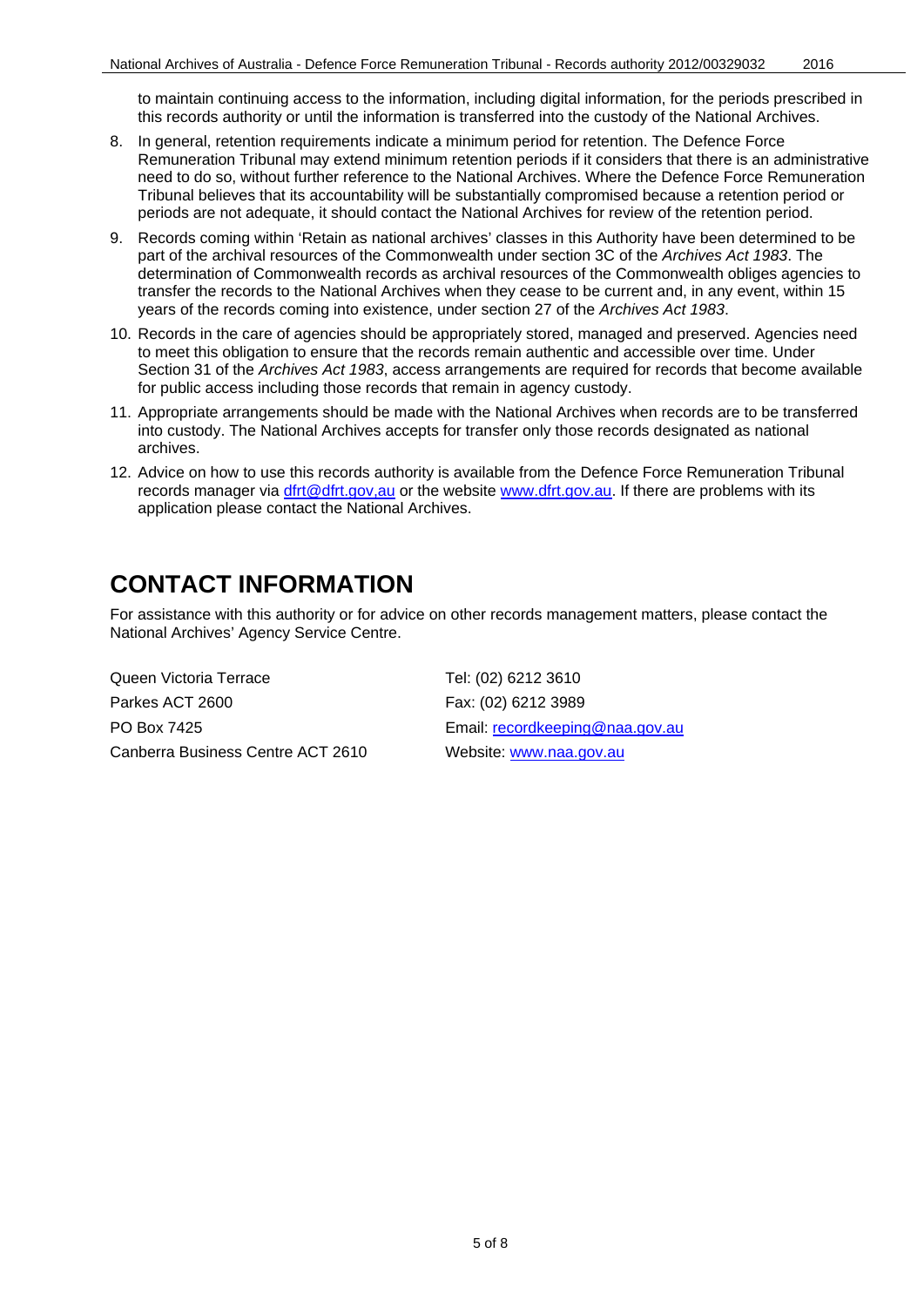### <span id="page-5-0"></span>**AUTHORISATION**

#### **RECORDS AUTHORITY 2012/00329032**

| Person to whom notice of | The President                                                                   |
|--------------------------|---------------------------------------------------------------------------------|
| authorisation is given:  | Defence Force Remuneration Tribunal<br>L1. 12 Moore Street<br>Canberra ACT 2601 |

| <b>Purpose:</b>     | Authorises arrangements for the disposal of records in accordance with<br>Section 24(2)(b) of the Archives Act 1983                                                                             |
|---------------------|-------------------------------------------------------------------------------------------------------------------------------------------------------------------------------------------------|
|                     | Determines records classed as 'Retain as national archives' in this<br>Records Authority to be part of the archival resources of the<br>Commonwealth under section 3C of the Archives Act 1983. |
|                     |                                                                                                                                                                                                 |
| <b>Application:</b> | All core business records relating to Tribunal Case Management.                                                                                                                                 |
|                     |                                                                                                                                                                                                 |

This authority gives permission for the destruction, retention or transfer to the National Archives of Australia of the records described. This authority will apply only with the consent of the agency currently responsible for the business documented in the records described.

Christine Johnston 27 January 2016 Assistant Director-General (A/g) National Archives of Australia

Authorised by: **Date of issue:**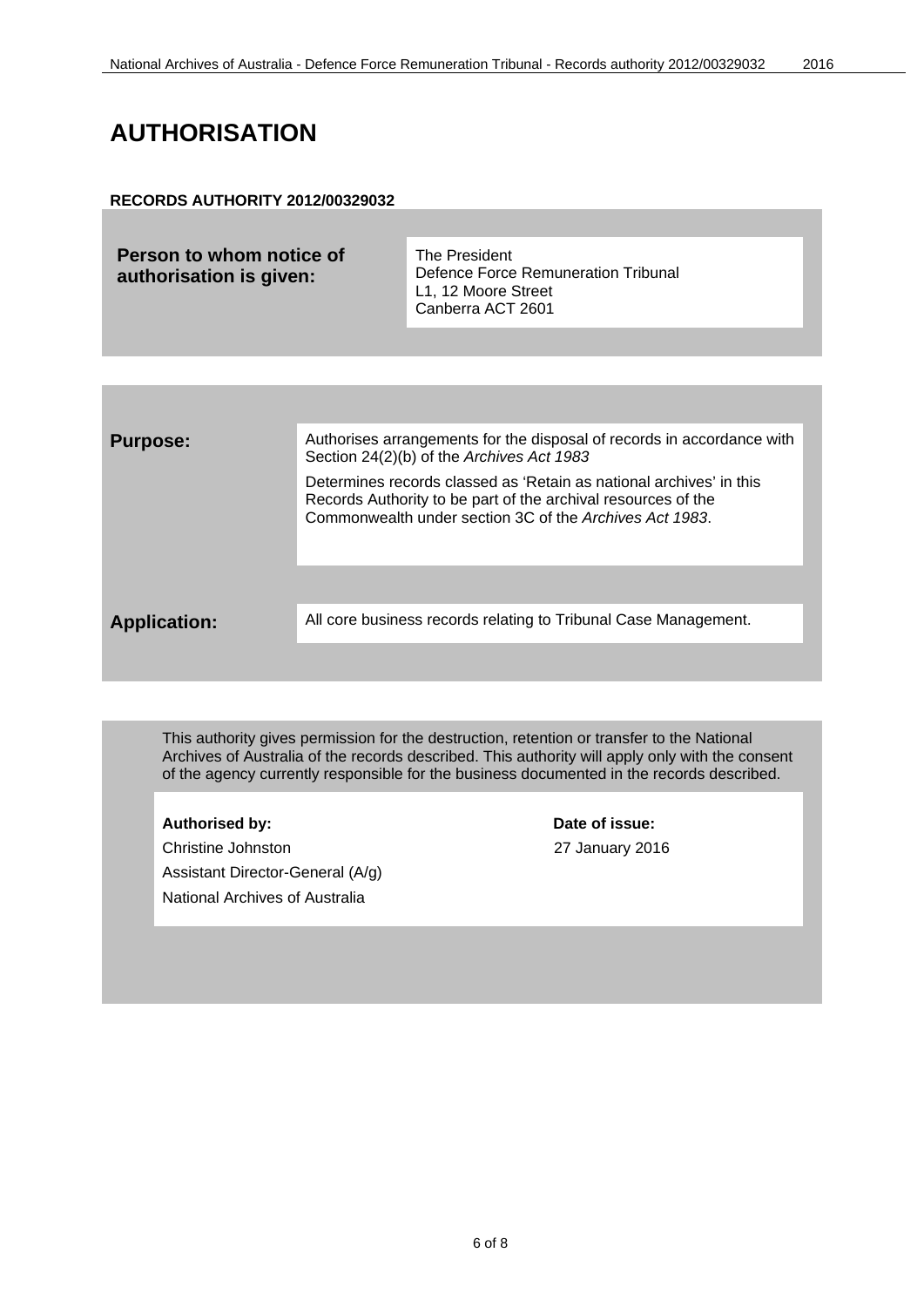### <span id="page-6-0"></span>**TRIBUNAL CASE MANAGEMENT**

The core business of conducting inquiries into and determining the salaries and relevant allowances of Defence Force members as prescribed under relevant legislation (currently section 58H of the *Defence Act 1903*). This includes the management and determination of matters and the conduct of hearings.

The tasks associated with this core business include:

- handling enquiries;
- developing and implementing policies, procedures and guidelines;
- receipt and initial assessment of submissions and evidence;
- monitoring progress of matters;
- research or investigation undertaken in relation to matters;
- arranging and conducting conferences (including pre-hearing conferences and inspections) and hearings;
- arranging legal transcription services;
- delegating powers and authorising actions;
- Tribunal direction to parties; and
- publication of decisions and determinations.

*Cross references to AFDA Express*

*For committees relating to governance and strategic matters, use STRATEGIC MANAGEMENT.*

*For security breaches and general security arrangements, use PROPERTY MANAGEMENT.*

*For accounting and finance administration, use FINANCIAL MANAGEMENT.*

*For staffing arrangements, other than tribunal membership, use PERSONNEL.*

*Cross references to other records authorities*

*For travel and visit arrangements, use Tribunals Records Authority 2011/00681744 – TRIBUNAL EXTERNAL RELATIONS.*

*For advice provided to the Australian Defence Force, Commonwealth and other interested parties, use Tribunals Records Authority 2011/00681744 – TRIBUNAL EXTERNAL RELATIONS.*

*For records relating to establishing and managing the administration of the tribunals, including the appointment and terms and conditions of statutory appointees, and the development of tribunal policies, procedures and guidelines, use Tribunal Records Authority 2011/00681744 – TRIBUNAL MANAGEMENT AND STATUTORY APPOINTMENTS.*

| <b>Class no</b> | <b>Description of records</b>                                                                                                                                                                                                                                                                                                                                                                                                                                                                                                                                                                                                                                              | <b>Disposal</b><br>action           |
|-----------------|----------------------------------------------------------------------------------------------------------------------------------------------------------------------------------------------------------------------------------------------------------------------------------------------------------------------------------------------------------------------------------------------------------------------------------------------------------------------------------------------------------------------------------------------------------------------------------------------------------------------------------------------------------------------------|-------------------------------------|
| 61116           | The following significant records:                                                                                                                                                                                                                                                                                                                                                                                                                                                                                                                                                                                                                                         | Retain as<br>national<br>archives   |
|                 | The principal records of the major policies, guidelines and procedures<br>$\bullet$<br>relating to the operations of the Tribunal.                                                                                                                                                                                                                                                                                                                                                                                                                                                                                                                                         |                                     |
|                 | Records documenting cases, also known as matters, where a precedent<br>$\bullet$<br>is set, which are controversial, create intense media interest, result in<br>major changes to policy, procedure or have far-reaching social, economic<br>implications such as, enterprise wide workplace remuneration<br>arrangements for the Australian Defence Forces. Includes party and/or<br>individual submissions and evidence provided as written affidavits and<br>oral statements given under oath or affirmation, decisions,<br>determinations, statements, transcripts, research, legal advice, reports,<br>briefs and presentations in written, electronic or audio form. |                                     |
|                 | Master set/register of Tribunal decisions, determinations and statements.                                                                                                                                                                                                                                                                                                                                                                                                                                                                                                                                                                                                  |                                     |
| 61119           | Records documenting:                                                                                                                                                                                                                                                                                                                                                                                                                                                                                                                                                                                                                                                       | Destroy 100                         |
|                 | All cases, also known as matters, other than those covered in class<br>$\bullet$<br>61116, includes party and/or individual submissions and evidence<br>provided as written affidavits and oral statements given under oath or<br>affirmation, decisions, determinations, statements, transcripts, research,<br>legal advice, reports, briefs and presentations in written, electronic or                                                                                                                                                                                                                                                                                  | years after<br>action<br>completed. |